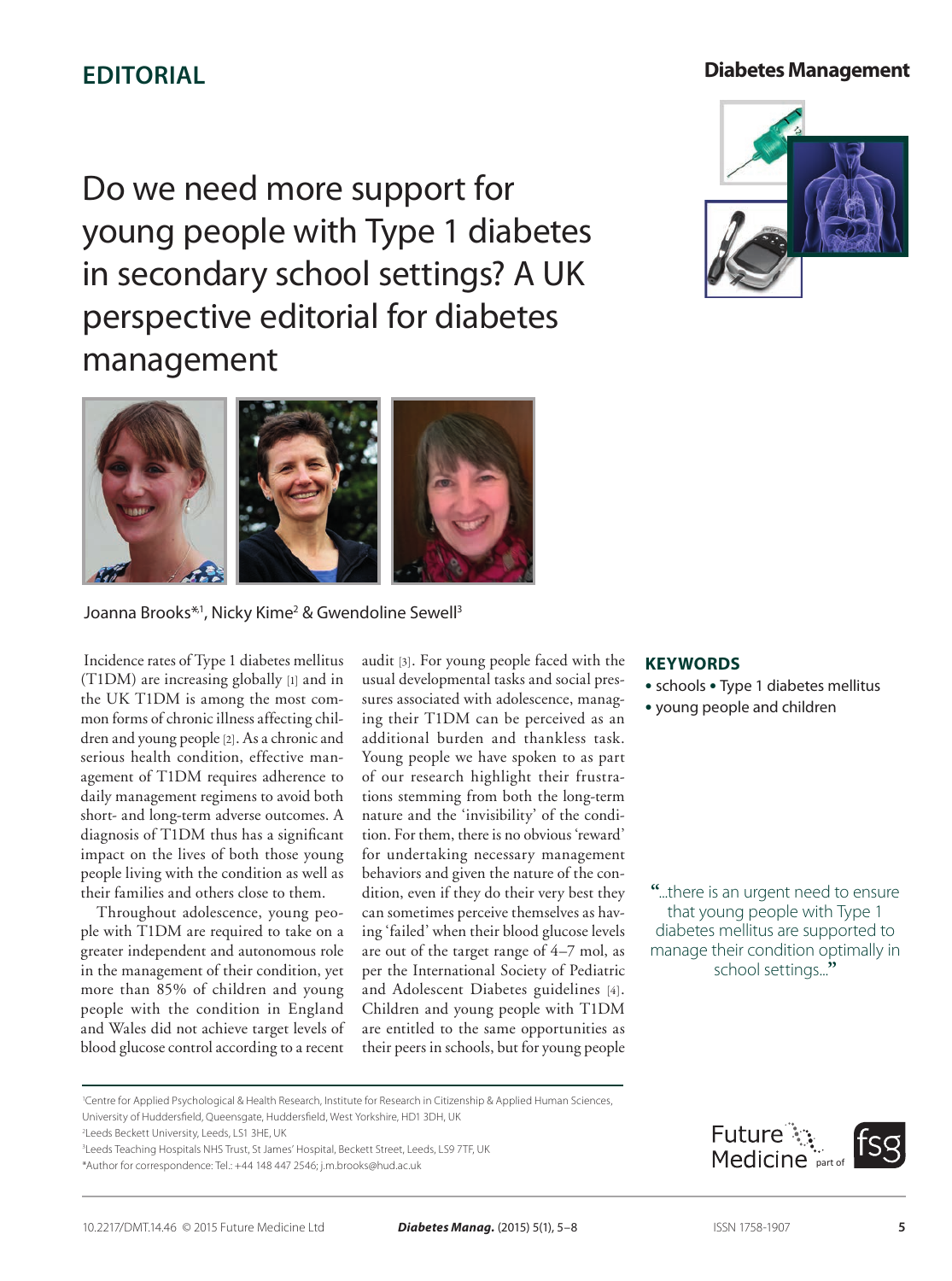**"**To provide safe and effective care, good communication and effective collaboration between all parties involved is essential.**"**

with T1DM, having diabetes has the potential to impact adversely on both their ability to learn and their schooling experience more generally. For example, off-target glucose levels outside of the target range can lead to real problems with cognitive functioning with obvious implications for learning [5,6]. A young person with T1DM may also miss schooling due to a number of diabetes-related events, including absence from school as a result of illness specifically related to their condition. Additionally, social issues related to their diabetes (such as feeling different from their peers or even experiencing bullying) can be a problem for some young people with T1DM in the school environment.

In the UK, children attend primary school up until the age of 11 (Year 6) and schooling is typically provided in a single classroom setting by a limited number of familiar teaching staff. From age 11 onward, children move into secondary school (high school). This represents a significant shift for young people. For example, they may not be with the same classmates every lesson, they are required to move around school buildings for different classes and lessons are taught by different subject teachers. In diabetes clinics, Children's Diabetes Nurse Specialists (CDNS) observe that the transition from primary to secondary school settings is often marked by a deterioration in blood glucose control among their patients [7]. Additionally, diabetes care has changed substantially over recent years. More frequent testing and injecting as well as a marked increase in the use of insulin pumps mean that more support in schools is required than in the past. Schools have a moral, ethical and legal obligation to provide a safe and healthy environment in which young people with T1DM can learn and have the same opportunities as their peers. Although there are examples of good practice, currently in the UK many young people with T1DM (and their families) report that they are not receiving the proper care and support they need in secondary school settings [8]. This needs to be addressed to ensure that young people with T1DM have a better experience in school, an improved quality of life and a future with fewer complications linked to their condition. It is vitally important that young people with T1DM receive personal, age appropriate and holistic support that is agreed with and adhered to by all those involved in their care. Schools are an essential element in providing this support.

Following a successful campaign by a group incorporating various national health charities (including Diabetes UK and the Families with Diabetes National Network), as of September 2014 the Children and Families Act [9] means that schools in England have a legal duty to support pupils with medical conditions including diabetes. This Act stipulates that all schools should have a medical conditions policy, as well as an individual healthcare plan (IHP) for any pupil with T1DM. Schools must also have a suitable level of insurance in place and it must be clear both who is responsible for the medical conditions policy and how the policy is implemented in the school setting. The medical conditions policy should include clear procedures around the administration of medicines, including insulin and should be regularly reviewed and audited to ensure that arrangements are in place and are functioning effectively. Safe and effective care for young people with T1DM must now by law be embedded within the school system.

To provide safe and effective care, good communication and effective collaboration between all parties involved is essential. This includes, but is not limited to, school management, teaching staff, young people themselves, healthcare staff and parents. Parental involvement in the development of IHPs is vital and schools should do all they can to facilitate ongoing communication with those with parental responsibility. There is often a significant shift in the amount of regular contact parents and carers have with a school when their child moves into secondary education. School staff need to be aware that parents can feel very nervous about approaching the school and that feeling 'judged' by teaching staff can create barriers [10]. Parents may be unsure about how best to get in touch with relevant staff members or they may find certain members of staff elusive, in particular those in more senior positions. Schools should ensure that they are accessible to parents and that when parents express a wish to work with the school to ensure that their child with T1DM gets the support they need, that this is both respected and facilitated. Young people and their parents should be allowed to attend any education sessions and updates outside of school that are facilitated by healthcare professionals as part of their care. Most importantly permission to attend these sessions in school time should be given if relevant. This depends on school staff understanding that such structured education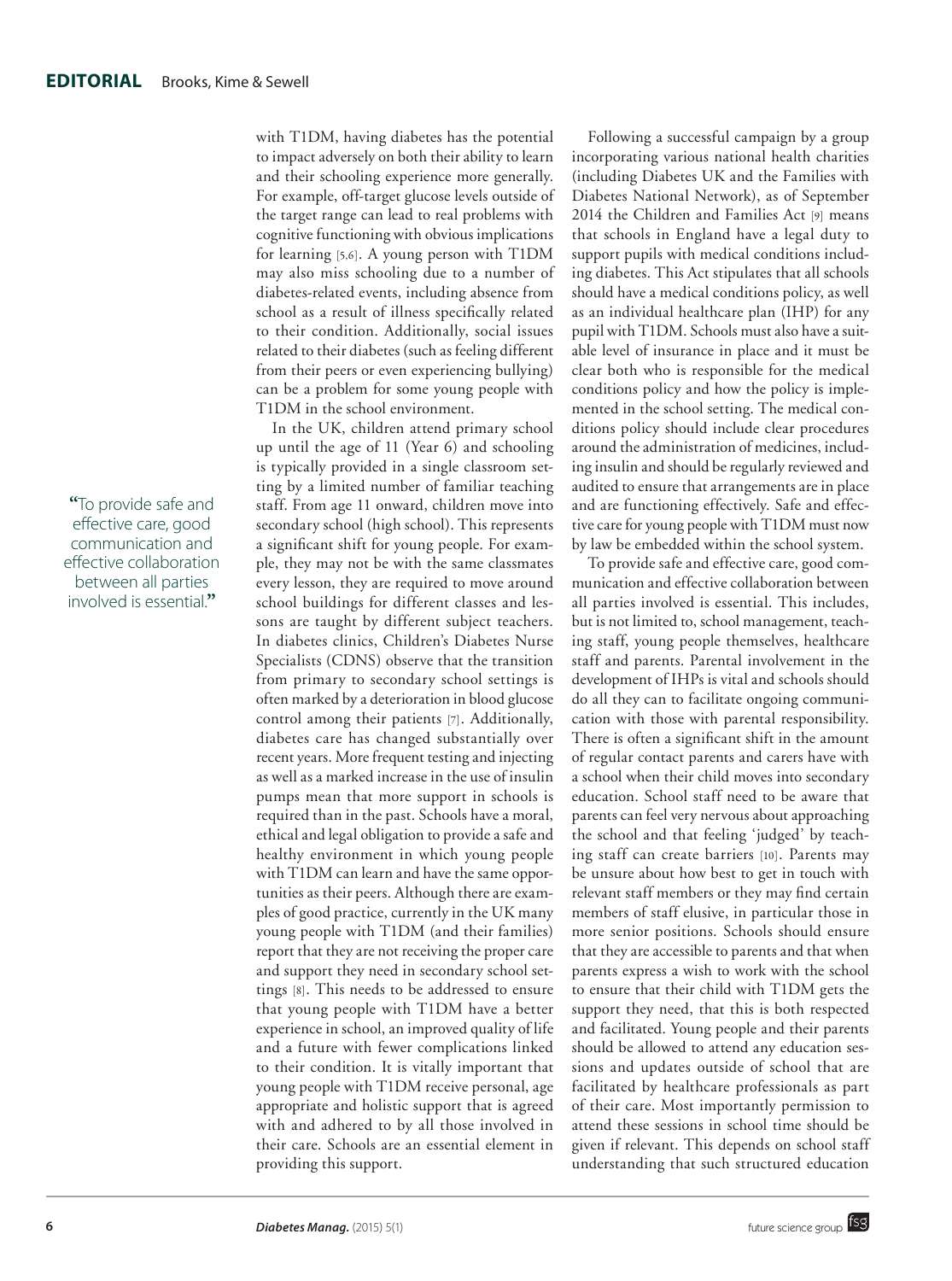sessions are learning opportunities, in which children and young people can be taught to improve the management of their diabetes.

Young people themselves must be included and engaged in the development of their own IHP. Systems put in place should be discussed with them, so that they actually work for the young person. IHPs should be personal, adequate and age appropriate and, as is the case with the medical conditions policy, this means that they need reviewing regularly, at least annually, to ensure that procedures are being implemented effectively. For example, a common practice we are aware of is for schools to allow young people with T1DM to skip dining hall queues, but is the young person actually happy doing this or do they feel embarrassed because they have been singled out? Are they, for example, permitted to have peers accompany them? School staff need to recognize the invaluable contribution that the friends and peers of young people with T1DM can make in terms of providing a supportive network and the importance of this to young people (e.g., [11,12]). Provision for sensitively and appropriately increasing the awareness of T1DM among pupils generally and facilitating peer support for young people with T1DM should be made in schools. Teachers and staff need to have sufficient awareness of T1DM and their own roles to ensure that this happens.

Other key parties include healthcare professionals generally and CDNS specifically. CDNS are an obvious source of expertise for schools to draw on and are in our experience often very keen to assist schools to support pupils with T1DM. CDNS can provide appropriate information and tool kits (e.g., examples of IHPs), as well as a wealth of knowledge and advice, including involvement in staff training. Healthcare staff are, in our experience, often very willing to provide such services to schools – either meeting school staff in the school environment or the healthcare setting – as they clearly see the significant potential benefits for their patients.

We would argue that a crucial factor in determining how well young people with T1DM are supported at school is the general ethos of the school, as well as the attitude of head teachers, governors and responsible bodies. Providing good support for pupils with T1DM requires the clear backing and support of the school leadership team. In our own research [13], we have reported cases where young people themselves state that their one perceived source of understanding and support at school, described variously as 'the first aid lady', 'the school nurse' and 'the woman in the medical room', is seen by the young people themselves as powerless and generally disregarded by teaching staff. The school leadership team need to ensure that time is made available for all staff to receive adequate training so that they are aware of the procedures for managing a young person with T1DM, understand their own role and can deal with any emergency situations that might arise. Teachers and other staff may be willing to support young people with T1DM, but without sufficient training they can feel understandably ill-prepared, as well as anxious about what they can and cannot provide in terms of medical care provision [14]. Additionally, schools should have working procedures in place to ensure that all staff, including temporary staff, are informed about and are aware of any young people with T1DM (or indeed other health conditions) in their teaching groups. The onus should not be on young people to identify themselves to teachers and similarly teaching staff should not be expected to have to track down this information. Systems should be developed with input from those who will be using them, i.e., the young people and teachers, to ensure that they function effectively and are adhered to in the long term.

The Children and Families Act 2014 applies only to England, but nation-specific guidance is also under review or recently revised in Scotland and Wales and a suite of resources for use in all nation states of the United Kingdom has recently been produced by Diabetes UK (see [8]). The increased recent focus on this important issue is very welcome, but it should be recognized that an improvement in diabetes care in schools will not happen overnight and needs to be part of a long-term and sustainable strategy with all relevant parties involved [15]. Supporting young people with T1DM in schools must be seen as a joint endeavor and not the sole responsibility of one person or even one professional group; collaboration, joint working and communication are essential. Young people spend a significant proportion of their time in the school environment and there is an urgent need to ensure that young people with T1DM are supported to manage their condition optimally in school settings to ensure they are not needlessly held back by their T1DM in pursuing and achieving their goals for the future, whatever they may be.